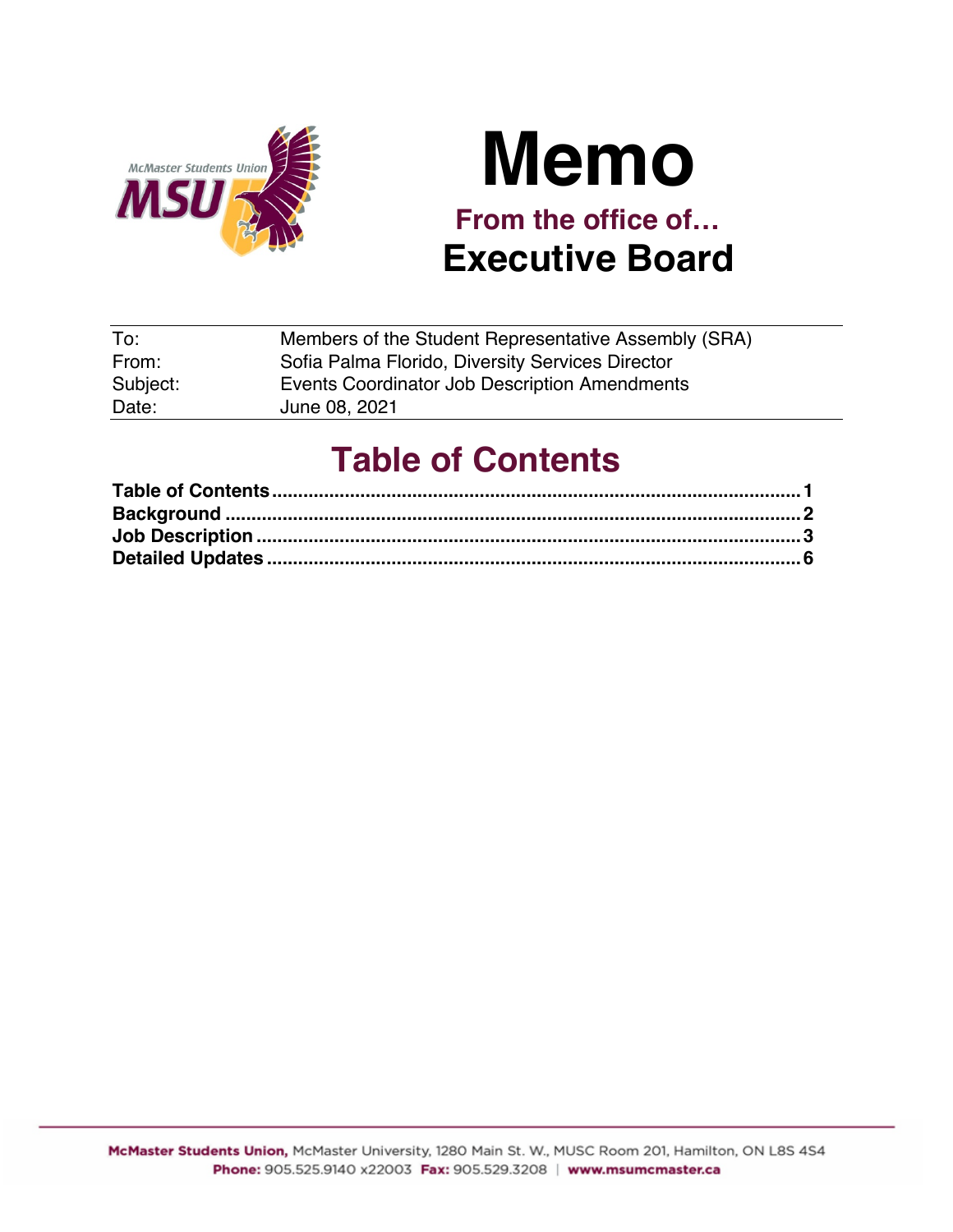

## **Background**

As we move into a new academic year, Diversity Service's vision for promoting student wellness and community has been the integration of peer support as part of the Service's programming. For better understanding the needs of those who seek out identity-based peer support, we want to modify the Events Coordinator role to implement recurring community circles instead of the usual programming.

The modification of the role is done for two reasons. The first is to use an existing role to begin the process of peer support implementation within the Service in the form of "community circles". This should give us an idea of the efficiency, need, and scope of peer support implementation. The second, due to the virtual nature of the past academic year (and considering that virtual spaces will carry over still into the following academic years) we learned that sporadic events have little to no attendance. We find that better use of programming and resources (executives and volunteers) would be for community circles in which informal group peer support takes place.

The volunteer committee will have the option of having stand-alone events that are unrelated to peer support, however, these should be community-responsive and not planned to meet the minimum scheduled events requirement. These can take place in collaboration with the Social and Political Advocacy Committee as outlined in the Job Description (below).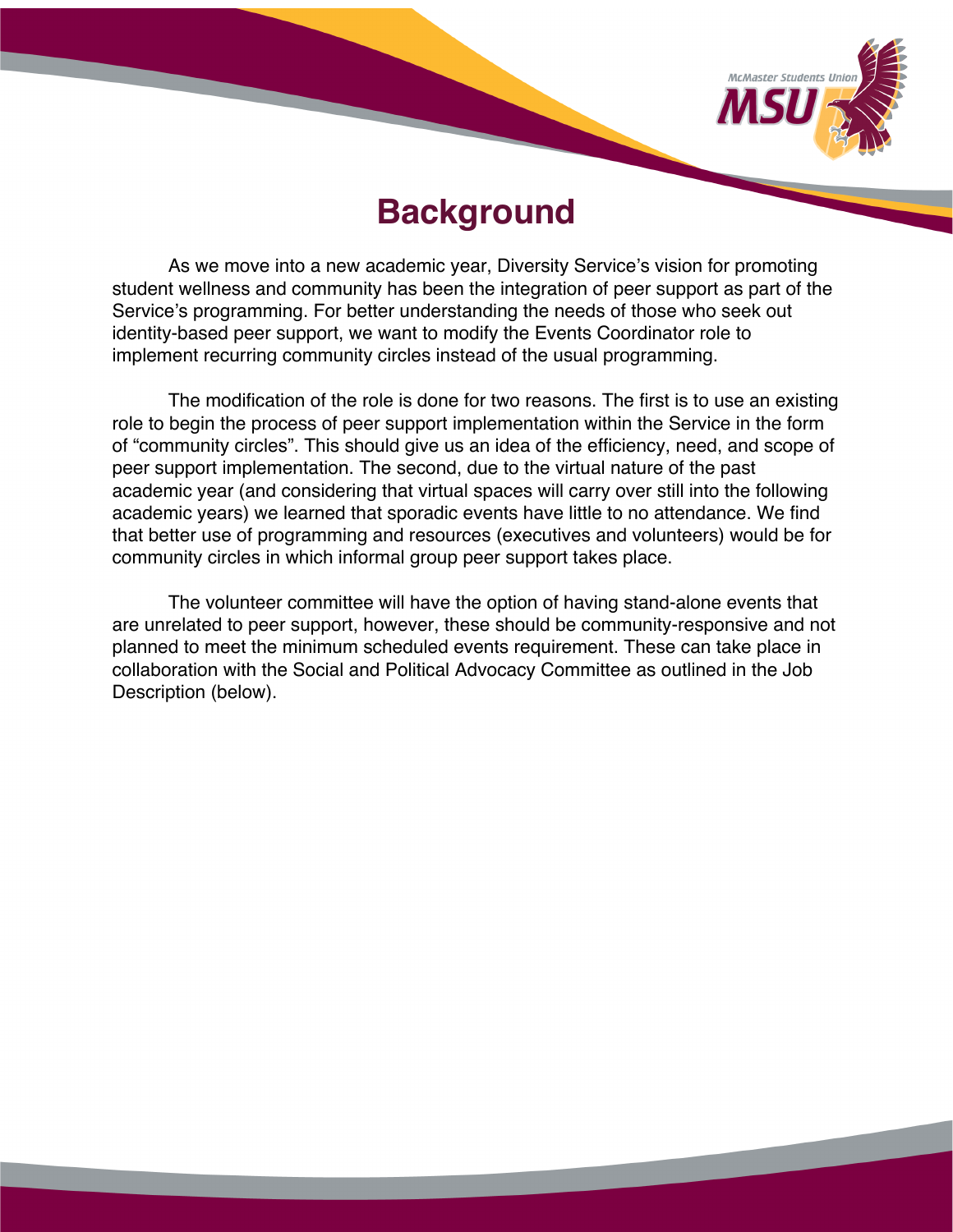

# **Job Description**



# JOB DESCRIPTION

| <b>Diversity Services Community Events Coordinator(s)</b> |
|-----------------------------------------------------------|
| September 1 to April 30 (Summer Preparation Required)     |
| <b>Diversity Services Assistant Director</b>              |
| Volunteer                                                 |
| 8 hours per week, variable hours in summer                |

The Community Events Coordinator(s) are responsible for creating community circle events that build community and solidarity amongst the groups supported by Diversity Services. All programming will be built upon an anti-racist, anti-oppressive, and intersectional framework. The Community Events Coordinator(s) will (co-)supervise a committee of volunteers and will also work closely with the Social and Political Advocacy Coordinator to plan events for educational campaigns.

| <b>Category</b> | <b>Percent</b> | <b>Specifics</b>                             |
|-----------------|----------------|----------------------------------------------|
| Supervisory     | 15%            | (Co-)Chair the Community Events              |
| <b>Function</b> |                | Committee                                    |
|                 |                | Assist in hiring and training                |
|                 |                | volunteers                                   |
|                 |                | Work with the executive team to<br>$\bullet$ |
|                 |                | coordinate volunteers for events             |
|                 |                | Support the volunteers of the                |
|                 |                | committee                                    |
|                 |                | Understand and advocate on the<br>$\bullet$  |
|                 |                | needs of McMaster students                   |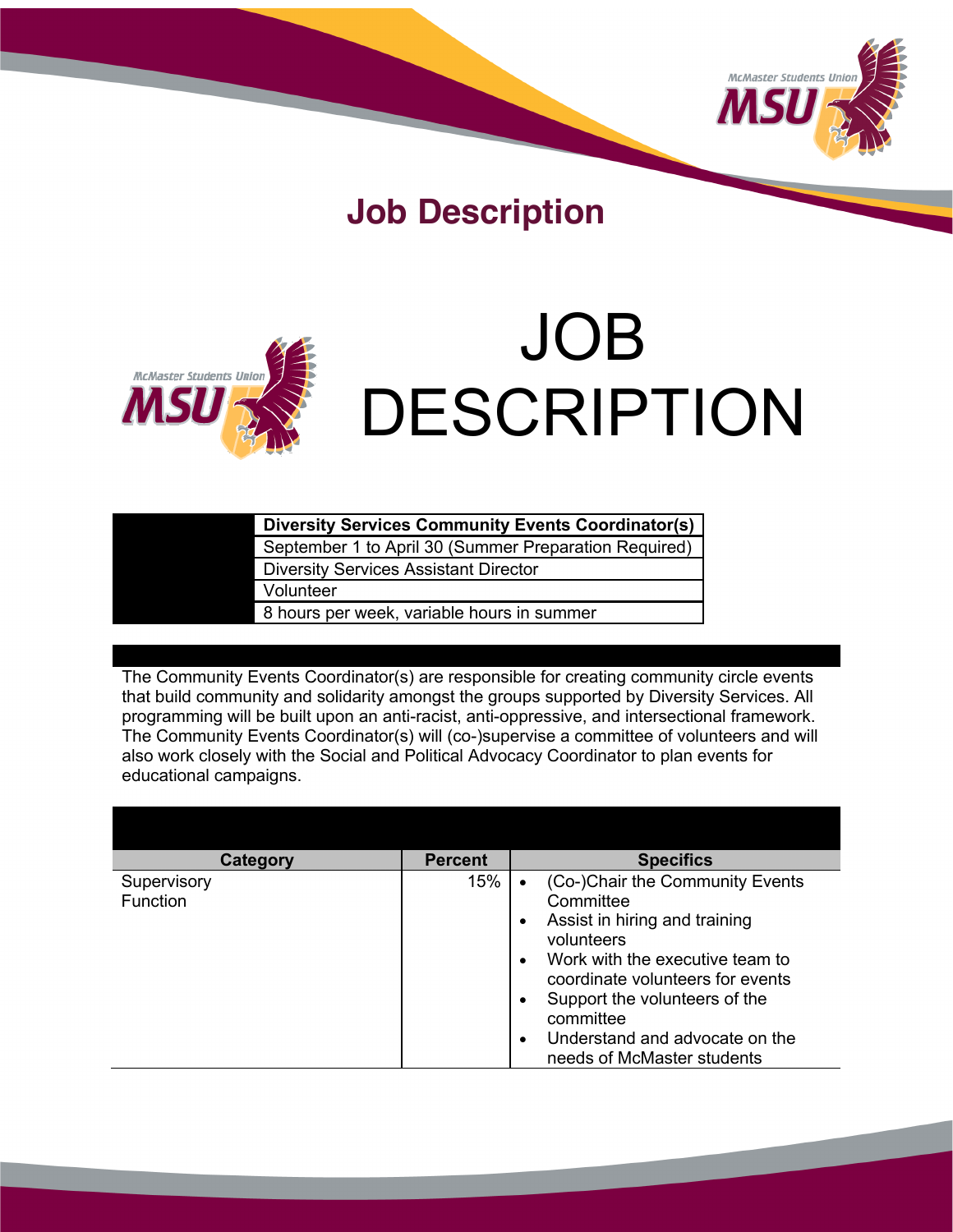

|                                           |     | Contribute to efforts in addressing<br>٠              |
|-------------------------------------------|-----|-------------------------------------------------------|
|                                           |     | student concerns related to                           |
|                                           |     | marginalization and oppression                        |
|                                           |     | Support volunteers after a peer<br>$\bullet$          |
|                                           |     | support (community circle) session                    |
| Programming & Event Planning              | 50% | Work alongside the Promotions<br>$\bullet$            |
| <b>Function</b>                           |     | Executive to develop promotional                      |
|                                           |     | plans for events                                      |
|                                           |     | Act as the primary point of contact for<br>$\bullet$  |
|                                           |     | <b>Diversity Services events</b>                      |
|                                           |     | Work with the Diversity Services<br>$\bullet$         |
|                                           |     | executive team and volunteers to                      |
|                                           |     |                                                       |
|                                           |     | generate ideas for community events                   |
|                                           |     | Execute space bookings and other<br>$\bullet$         |
|                                           |     | logistical items                                      |
|                                           |     | Confirm with the Director that<br>$\bullet$           |
|                                           |     | appropriate event risk management                     |
|                                           |     | forms have been submitted                             |
|                                           |     | Work with other campus groups and<br>$\bullet$        |
|                                           |     | stakeholders to facilitate                            |
|                                           |     | collaborative initiatives                             |
| <b>Financial &amp; Budgeting Function</b> | 5%  | Develop a budget for the committee<br>$\bullet$       |
|                                           |     | alongside the Director                                |
|                                           |     | Work with the Director to ensure that<br>$\bullet$    |
|                                           |     | each event budget aligns with the                     |
|                                           |     | service budget                                        |
|                                           |     | Inform the Diversity Services Director<br>$\bullet$   |
|                                           |     | and Assistant Director of all potential               |
|                                           |     | expenses                                              |
|                                           |     | Retain receipts related to<br>$\bullet$               |
|                                           |     | expenditures to ensure                                |
|                                           |     | reimbursement                                         |
| <b>Communications Function</b>            | 25% | Maintain communication with<br>$\bullet$              |
|                                           |     | International Student Services,                       |
|                                           |     | Human Rights and Equity Services,                     |
|                                           |     | and the Chaplaincy Centre                             |
|                                           |     | Maintain strong communication with<br>$\bullet$       |
|                                           |     | the Diversity Director, Assistant                     |
|                                           |     | Director, fellow executives, and                      |
|                                           |     | volunteers                                            |
|                                           |     | <b>Contact the Promotions Executives</b><br>$\bullet$ |
|                                           |     | in a timely manner to ensure enough                   |
|                                           |     | time for promotional material to be                   |
|                                           |     | designed and created at                               |
|                                           |     | Underground Media + Design                            |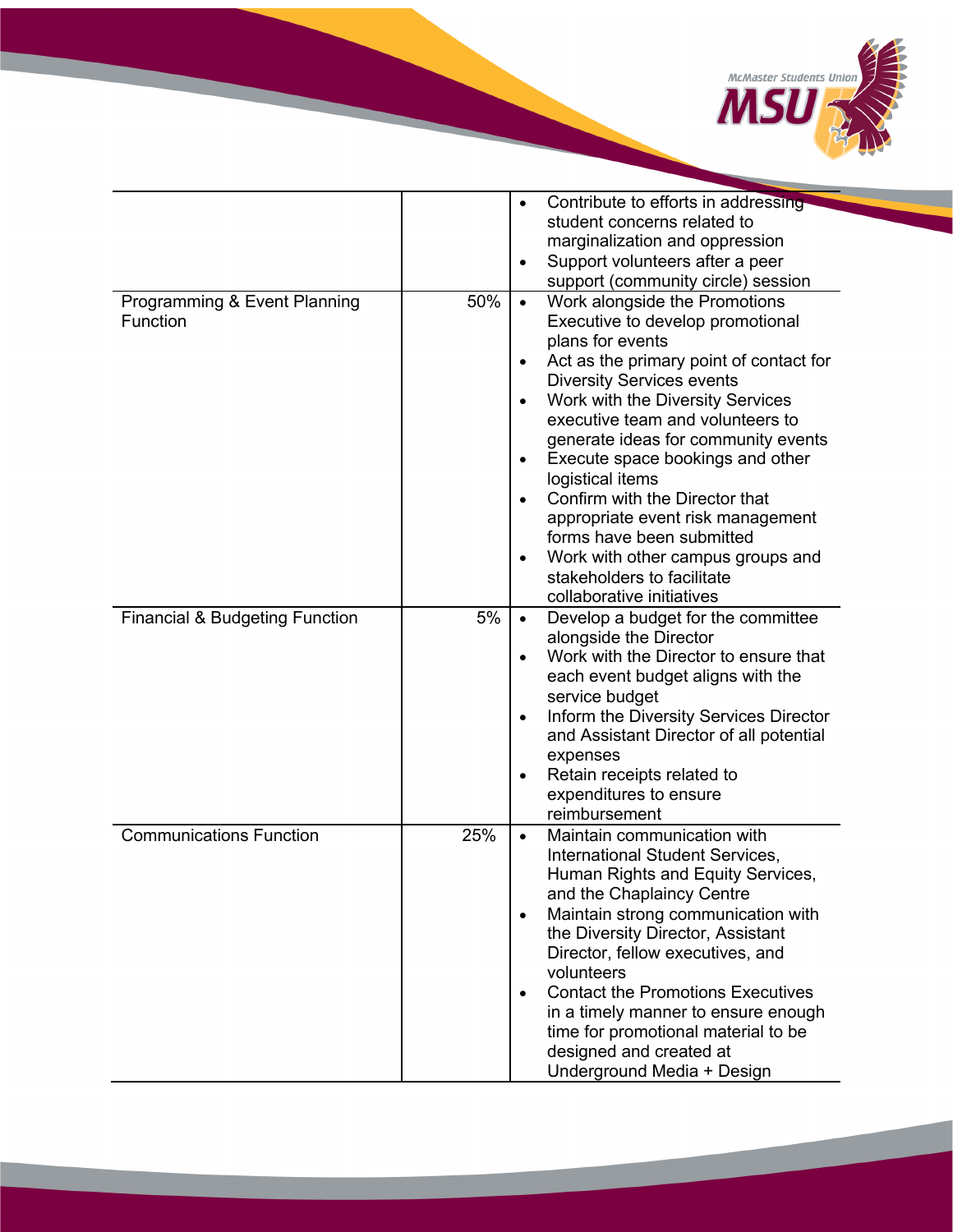

|       |    | Advertise events in an appropriate<br>٠<br>manner, including the use of<br>appropriate MSU channels<br>Network with clubs, services, and<br>$\bullet$<br>community organizations to<br>collaborate and consult on events                                                                                                                                                                                                                                                                             |
|-------|----|------------------------------------------------------------------------------------------------------------------------------------------------------------------------------------------------------------------------------------------------------------------------------------------------------------------------------------------------------------------------------------------------------------------------------------------------------------------------------------------------------|
| Other | 5% | Participate in at least one (1)<br>٠<br>PACBIC working group relevant to<br><b>Diversity Services</b><br>Provide regular updates to the<br>٠<br><b>Diversity Services Director and</b><br><b>Assistant Director</b><br>Participate in executive meetings as<br>٠<br>scheduled<br>Support and attend Diversity events<br>٠<br>Provide transition to the incoming<br><b>Events Coordinators</b><br>Other duties as assigned by the<br>٠<br>Diversity Services Director or<br><b>Assistant Director</b> |

- Awareness and understanding of topics associated with Diversity Services is an asset
- Detail oriented
- Organizational and time management skills
- Ability to lead a team and work with others to execute events
- Strong interpersonal skills required for conflict resolution and mediation
- In depth understanding of current issues surrounding marginalization and oppression
- Strong communication skills
- Ability to coordinate others and take initiative to ensure successful completion of tasks

- Effort required to integrate various individuals and groups on campus so as to ensure an inclusive environment for all
- Effort required to think creatively
- Effort required to plan and execute events
- Responsible for maintaining an appropriate and positive image of the MSU

- Most work can be completed in a shared office space
- Time demands may exceed stated hours of work
- Event planning experience is an asset
- Participation in all Diversity Services Training sessions required (provided)
- Previous experience working in an anti-racist, anti-oppressive environment is an asset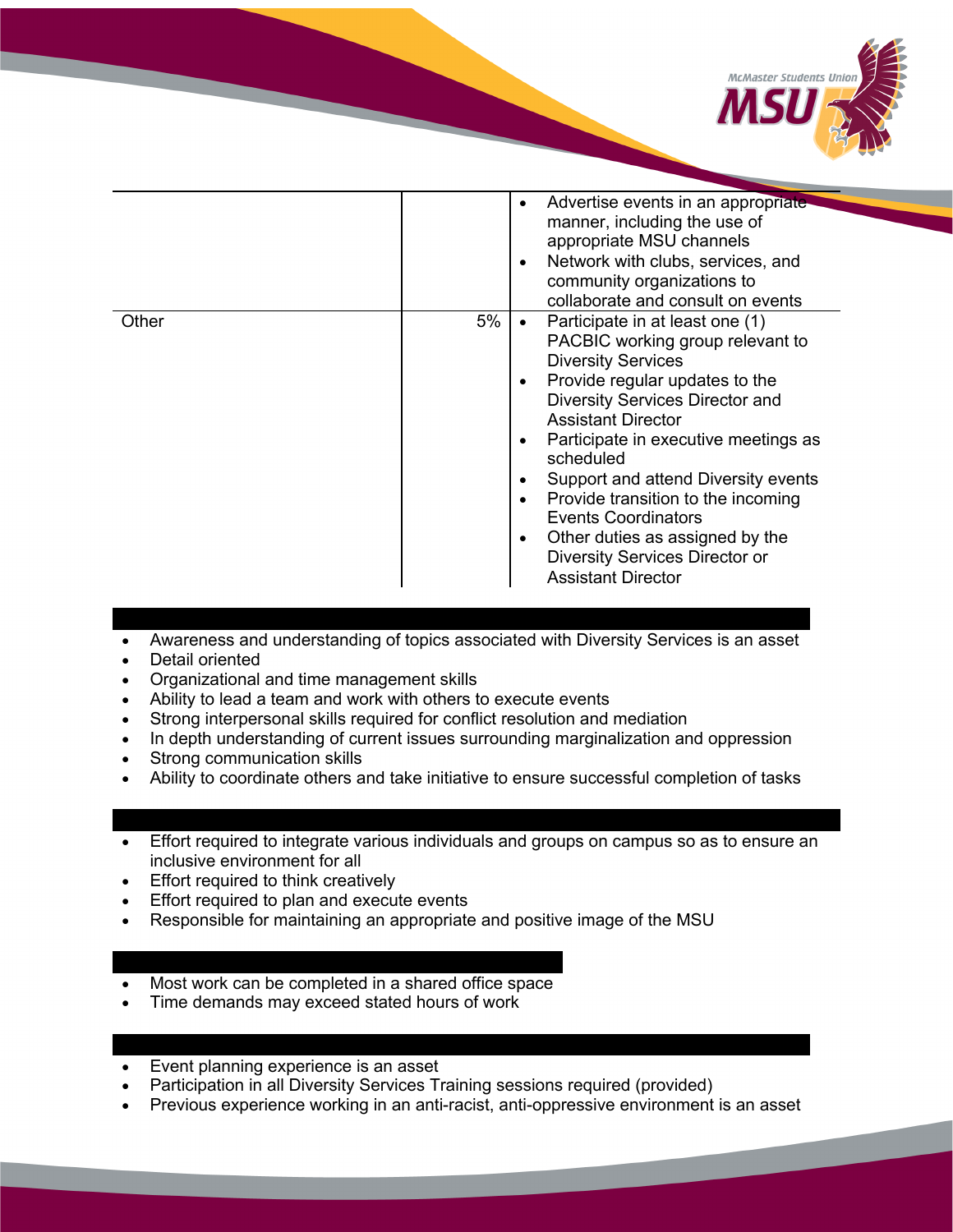

Use of Personal Computer

# **Detailed Updates**

## **Job title:** Diversity Services **Community** Events Coordinator(s)

*The title has been changed from Events Coordinator to* **Community** *Events Coordinator to specify the purpose of the events being community. This also emphasizes the significance of the community circles within the role's responsibilities.* 

### **Description:**

**Summary:** The Community Events Coordinator(s) are responsible for creating **community circle** events that build community and solidarity amongst the groups supported by Diversity Services. All programming will be built upon an anti-racist, antioppressive, and intersectional framework. The Community Events Coordinator(s) will (co-)supervise a committee of volunteers and will also work closely with the Social and Political Advocacy Coordinator to plan events for educational campaigns.

*"Community circle" has been added for clarity's sake.*

## **Supervisory Function:**

- (Co-)Chair the Events Committee
- Assist in hiring and training volunteers
- Work with the executive team to coordinate volunteers for events
- Support the volunteers of the committee
- Understand and advocate on the needs of McMaster students
- Contribute to efforts in addressing student concerns related to marginalization and oppression
- **Support volunteers after a peer support (community circle) session**

*The volunteers' wellness needs to be always ensured particularly during and after their involvement in peer support.*